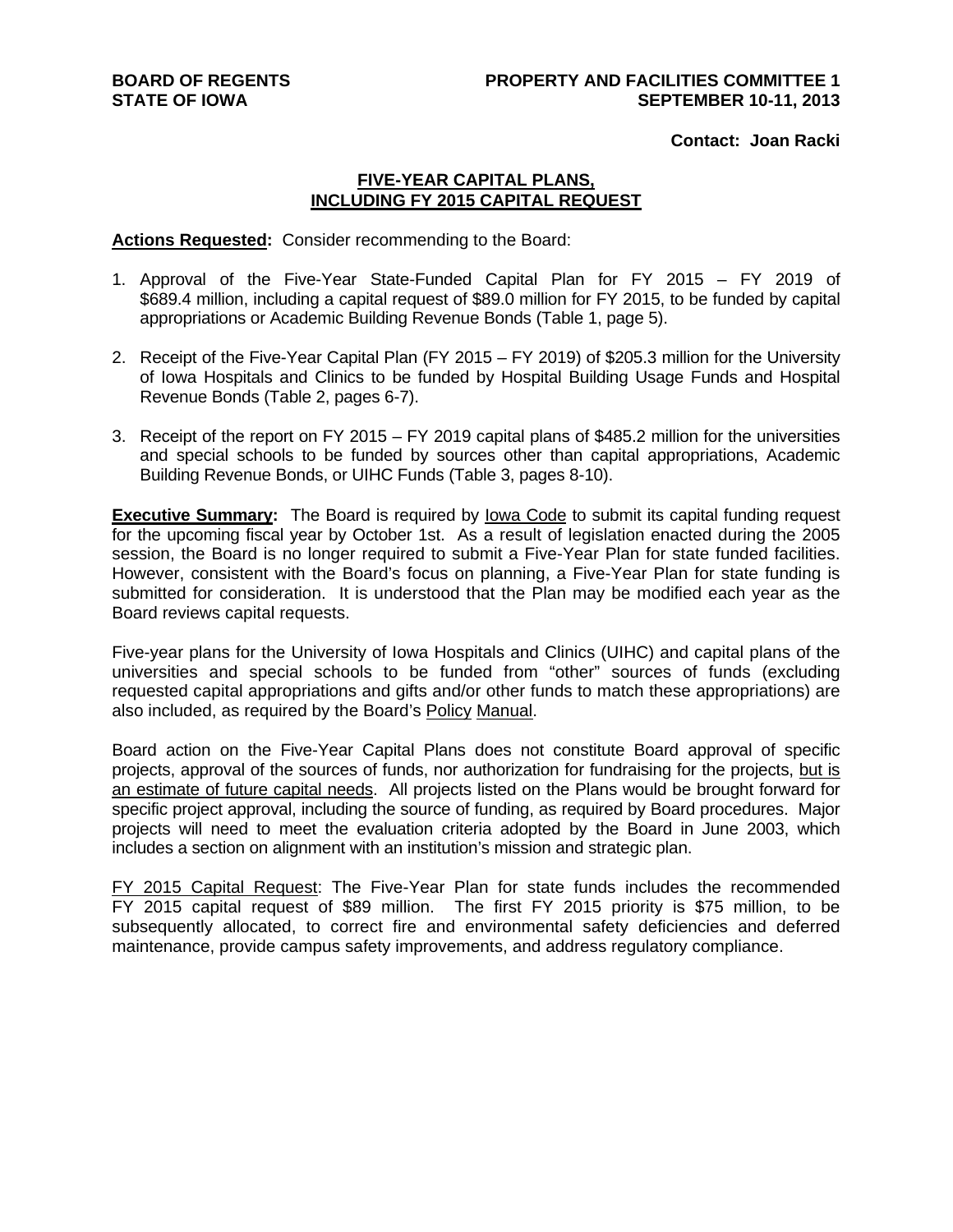Projects included in the recommended FY 2015 capital request, in priority order, are:

| Institution | Project                                                           | Amount<br>[State Funds]<br>(\$ thousands) |
|-------------|-------------------------------------------------------------------|-------------------------------------------|
| SUI         | <b>Pharmacy Building Replacement</b><br>/ Improvements (planning) | 6,000                                     |
| <b>ISU</b>  | Biosciences Facilities (planning)                                 | 5,000                                     |
| UNI         | <b>Schindler Education Center</b><br>Renovation (planning)        | 3,000                                     |

Construction funds for these projects are included in the out-years of the five-year plan and brief descriptions of these projects are included in Appendix A.

Five-Year State-Funded Capital Plan: The proposed Five-Year State-Funded Capital Plan (see Table 1, page 5) to be funded by capital appropriations and/or Academic Building Revenue Bonds totals \$785.4 million, including \$689.4 million in state funds, and \$96.0 million in private or other funds. This Plan includes the FY 2015 capital appropriations request of \$89.0 million identified above and on the previous page.

The Five-Year Capital Plan includes \$175 million to correct fire and environmental safety deficiencies and deferred maintenance, provide campus safety improvements, and address regulatory compliance. Appropriations totaling this amount would have a major impact on correcting the more than \$567.1 million in deficiencies reported to the Board in February 2013 as part of the Facilities Governance Report.

University of Iowa Hospitals and Clinics Five-Year Plan: The University of Iowa Hospitals and Clinics Five-Year Plan (FY 2015 - FY 2019) of capital projects, in the amount of \$205.3 million (see Table 2, pages 6-7), would be financed by patient-generated funding (building usage funds) and Hospital Revenue Bonds.

Major new construction projects included in the Plan are Phase 2 of the Iowa River Landing Clinic and development of a community based primary care clinic in North Liberty. Renovation projects include multiple phases of a renovation and expansion of the neurology clinic and laboratory, expansion of pre and post surgery patient facilities, and renovation or replacement of psychiatric inpatient units.

The projects for which approvals would be requested during the FY 2015 – FY 2019 period can be summarized by type, as follows:

|                                        | (\$Thousands) |
|----------------------------------------|---------------|
| Fire & Environmental Safety Resolution | 5,550<br>SS.  |
| <b>New Construction</b>                | 104.210       |
| Remodeling/Renovation                  | 95,503        |
| Total                                  | \$205,263     |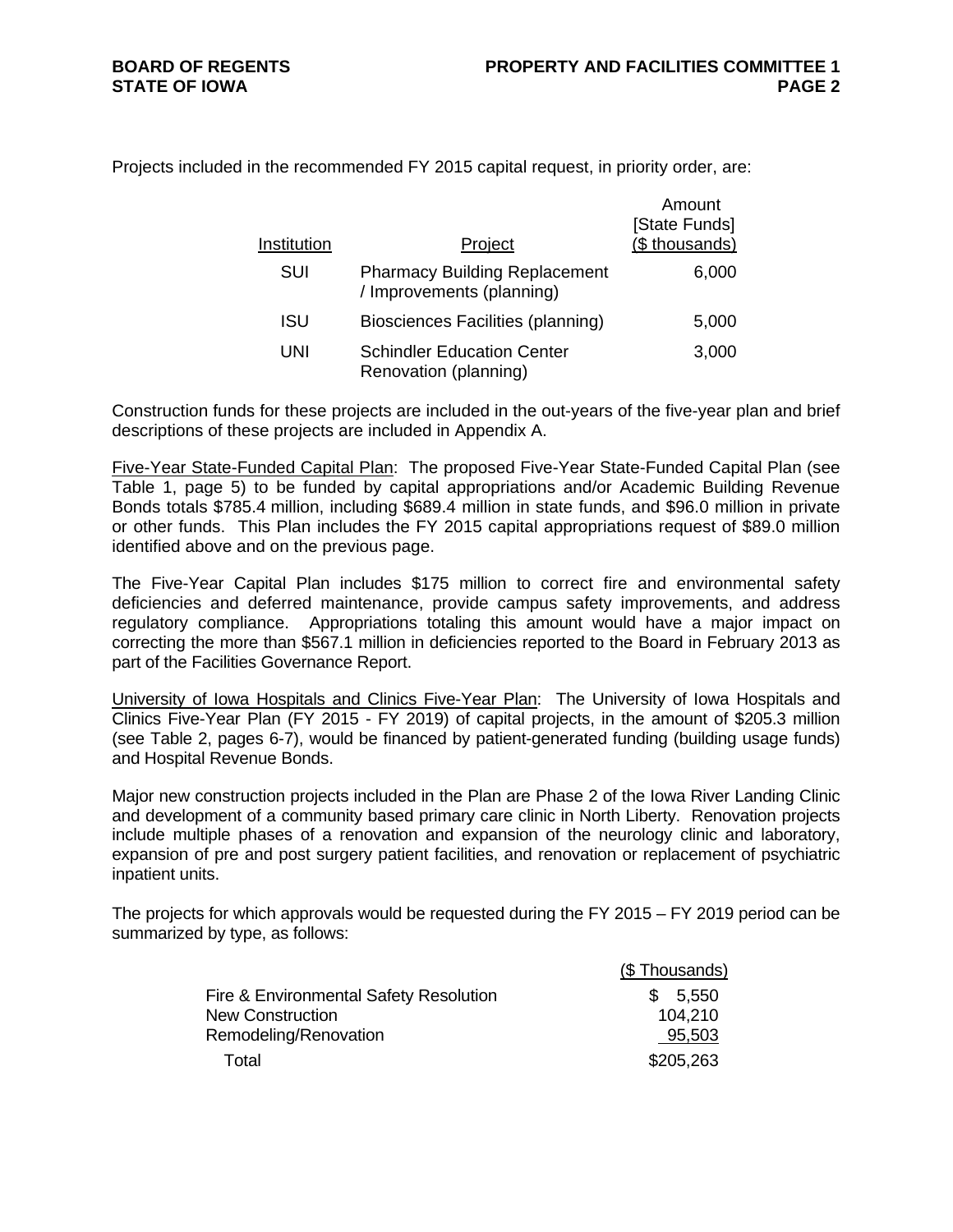In addition to the major projects, the remodeling / renovation projects include roof replacements; floor covering replacements; heating, ventilating and air-conditioning projects; elevator replacements; as well as commencement of conversion of an inpatient unit to single-bed patient rooms.

Other Funds: The institutional five-year plans (FY 2015 – FY 2019) to be financed from sources other than state-funded requests (and gifts and other funds to match these appropriations) or UIHC revenues total \$485.2 million. (see Table 3, pages 8-10) Included are projects for the residence, parking, utility and telecommunications systems.

Other fund sources include: operating budget building repair funds, income from treasurer's temporary investments, auxiliary service or enterprise bond funds (utility, telecommunications and residence systems), Iowa Department of Transportation institutional roads program, gifts and grants, and departmental renewal and replacement funds.

Amounts of other funds by institution and fiscal year (\$ thousands) are summarized below:

|              | FY 2015  | FY 2016   | FY 2017   | FY 2018  | FY 2019  | <u>Total</u> |
|--------------|----------|-----------|-----------|----------|----------|--------------|
| SUI          | \$59,000 | \$74,440  | \$92,788  | \$78,857 | \$52,382 | \$333,467    |
| <b>ISU</b>   | 29,615   | 34,665    | 37,172    | 9,285    | 17,435   | 121,172      |
| UNI          | 5,900    | 5.470     | 7,006     | 6.335    | 5.105    | 29,816       |
| <b>ISD</b>   | 65       | 160       | 55        | 30       | 175      | 485          |
| <b>IBSSS</b> | 45       | 135       |           | 80       | 20       | 280          |
| Total        | \$94,625 | \$114,870 | \$137,021 | \$94,587 | \$75,117 | \$485,220    |

### **Additional Information:**

Regent Facilities:Quality facilities are an integral part of the academic enterprise; they help ensure quality academic programs and the ability to attract and retain faculty and students. They are needed to compete for faculty, staff, and students, and improve the research productivity of the faculty.

Academic/research/administrative (general fund) facilities at the Regent institutions total approximately 18.2 million gross square feet of the total 37.3 million gross square feet of Regent enterprise facilities. The replacement value of all Regent facilities is estimated at \$15.8 billion, of which \$8.2 billion is the replacement value for academic/research/administrative facilities.

Recent Capital Appropriations / Bonding Authorization: Between 1995 and 2004, state financing for Regent capital projects was provided by state appropriations from the Rebuild Iowa Infrastructure Fund and Tobacco Bond Proceeds. During the 2004 and 2007 legislative sessions, the Board received authorization for the sale of Academic Building Revenue Bonds; the total authorized amount was more than \$250 million in project costs. Tuition and fee revenues are used for debt service payments on these bonds. The tuition replacement appropriation from the State replaces that revenue. This funding mechanism used by the Regent universities is unique among state entities and is authorized under Iowa Code §262A.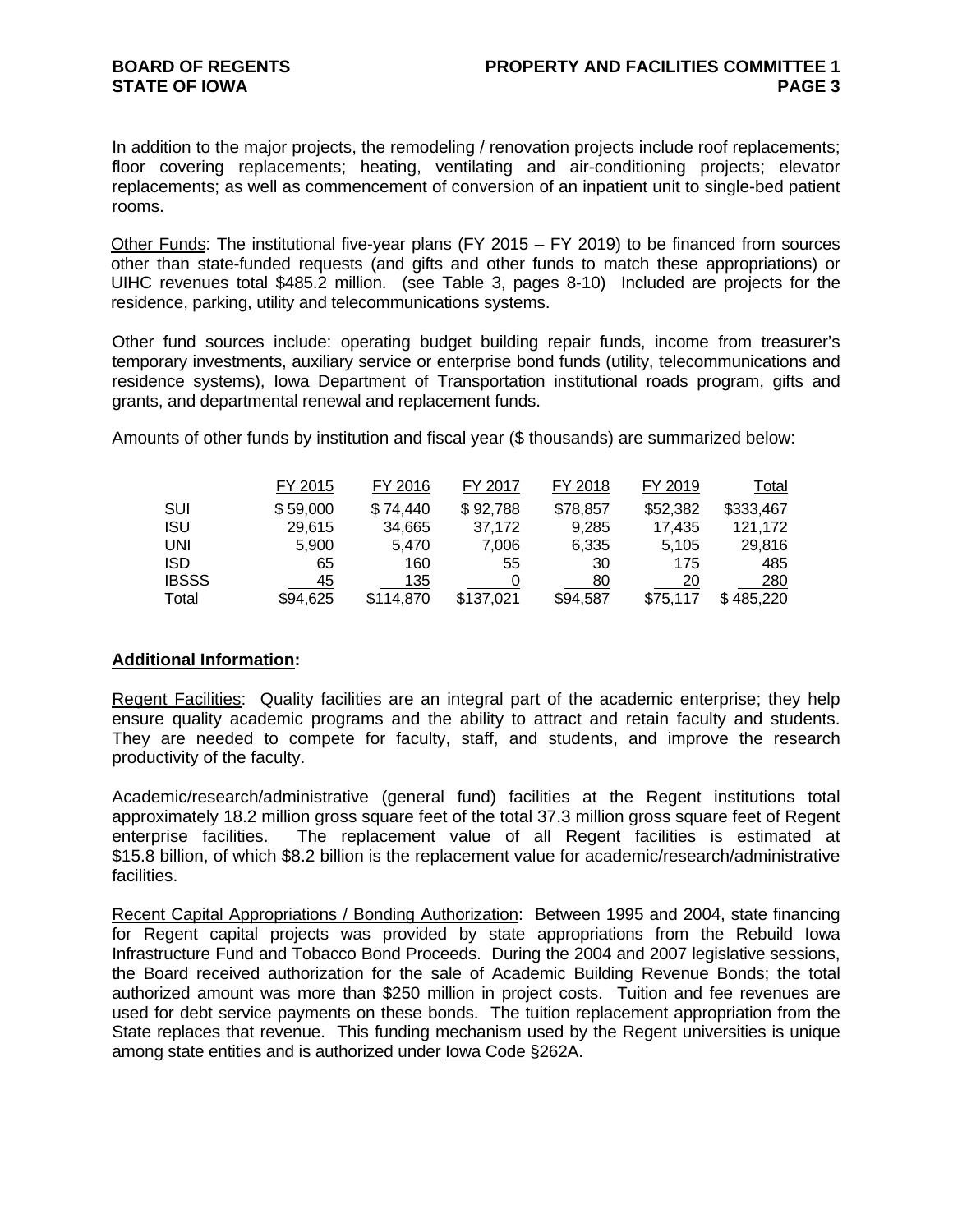In addition, more than \$100 million were appropriated during the 2006 and 2007 sessions for high priority capital projects. During the 2008 session, \$1.8 million were appropriated for Phase II of the construction and renovation of the Veterinary Medical Facilities at Iowa State University and \$2.0 million (reduced in the 2009 session to \$1.9 million) were appropriated for infrastructure, deferred maintenance and equipment related to Iowa Public Radio.

The 2009 session authorized \$100 million for flood recovery at the University of Iowa and \$38 million for Phase 2 of the Veterinary Medical Facilities. During the 2011 legislative session, the Regent institutions received appropriations over a number of fiscal years totaling \$114.4 million, including \$110.4 million for projects (SUI – Dental Science Building Renovation; ISU – Agricultural and Biosystems Engineering; and UNI – Bartlett Hall Renovation) and \$4 million to correct immediate fire safety needs and for compliance with the federal Americans with Disabilities Act (ADA). (The 2012 legislative session authorized the use of \$2 million of these funds for storm damage recovery at the special schools.)

During the 2013 legislative session, the General Assembly and the Governor approved \$2 million to correct fire safety deficiencies and deferred maintenance at the Regent institutions and provide for compliance with ADA.

Capital appropriations and Academic Building Revenue Bond authorization total more than \$903 million from FY 1996 – FY 2015 for the Regent enterprise.

H:\BF\2013\sept2013\0913\_ITEMP&F1\_ 5yrcapitalplan.doc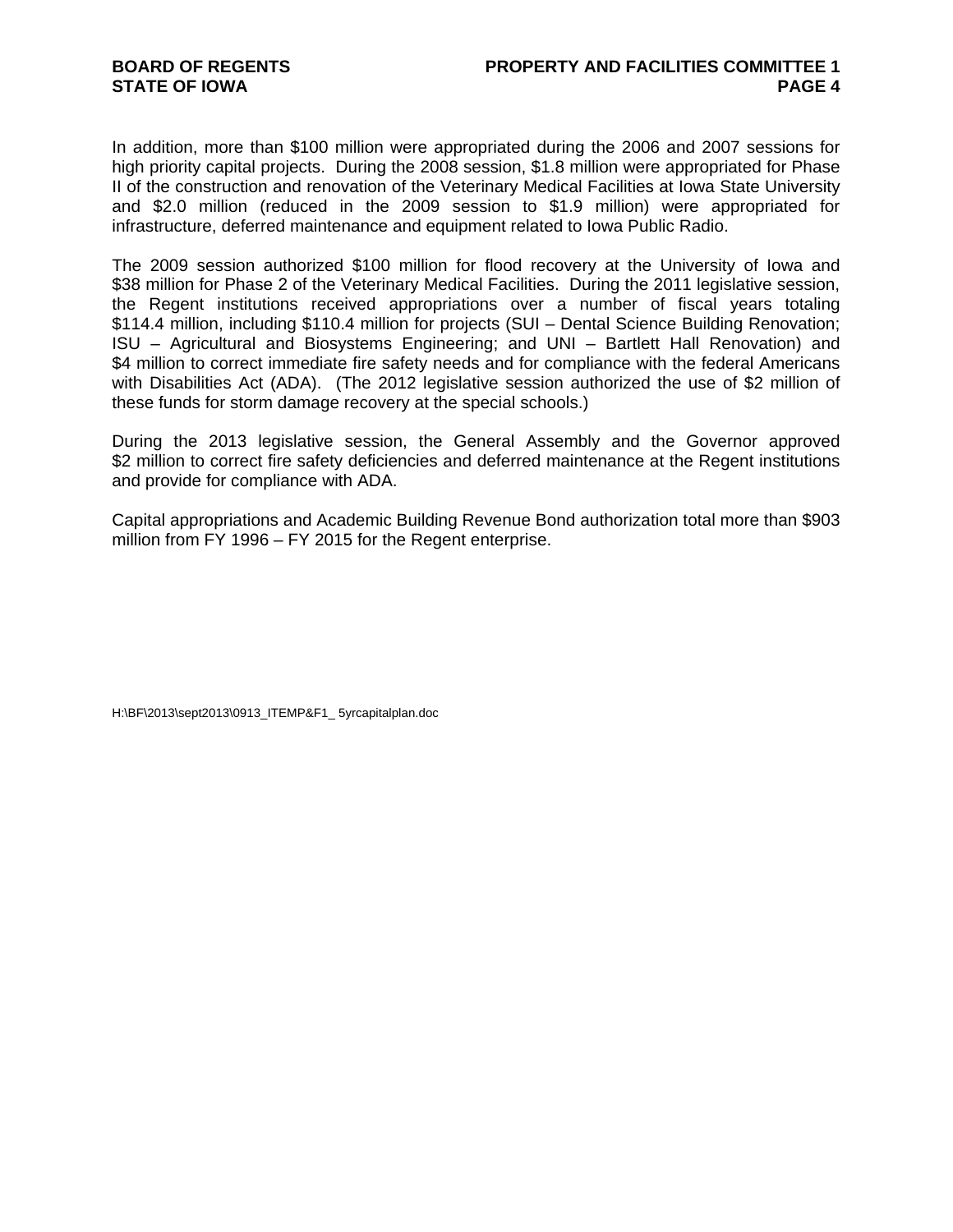| FY 2016<br>FY 2015           |
|------------------------------|
| Amount<br>Priority<br>Amount |
| \$25,000<br>Ξ<br>75,000<br>⇔ |
|                              |
| 13,000<br>ତ୍ର<br>6,000       |
| 11,000<br>ື<br>5,000         |
| 10,000<br>€<br>3,000         |
| 16,000<br>6                  |
| ම                            |
| ε                            |
|                              |
| ⊛                            |
| ම                            |
|                              |
|                              |
|                              |
|                              |
|                              |
| \$4,000<br>89,000<br>÷       |
|                              |

**BOARD OF REGENTS, STATE OF IOWA FIVE-YEAR STATE-FUNDED CAPITAL PLAN FISCAL YEARS 2015 THROUGH 2019** (\$ Thousands) **TABLE 1<br>BOARD OF REGENTS, STATE OF IOWA**<br>BOARD OFFICE RECOMMENDATION<br>FIVE-YEAR STATE-FUNDED CAPITAL PLAN<br>FISCAL YEARS 2015 THR OUGH 2019 **BOARD OFFICE RECOMMENDATION**

**BOARD OF REGENTS STATE OF IOWA**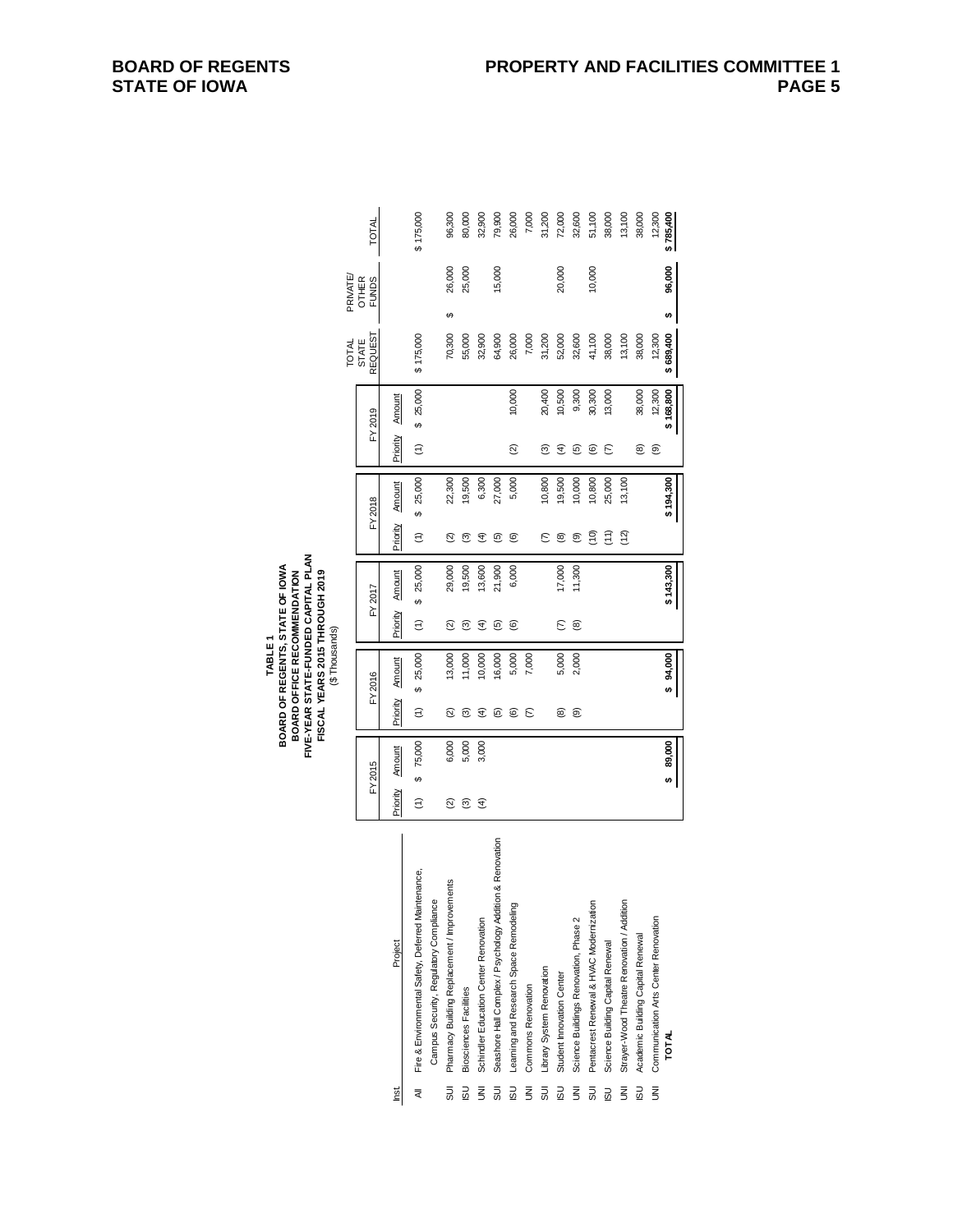| <b>UNIVERSITY OF IOWA HOSPITALS AND CLINICS</b> | FY 2019 FIVE-YEAR CAPITAL PLAN SUMMARY<br>FY 2015 - I |
|-------------------------------------------------|-------------------------------------------------------|
|                                                 |                                                       |

The projects listed in the Five-Year Capital Plan include only those that are anticipated to be initiated during fiscal years 2015-2019. The plan does not include projects enumerated in the UHC's FY 2014<br>Capital Plan, incl **Capital Plan, including modernization projects associated with implementation of UIHC's Strategic Facilities Master Plan, or those with previously approved budgets for which expenditures will be made The projects listed in the Five-Year Capital Plan include only those that are anticipated to be initiated during fiscal years 2015-2019. The plan does not include projects enumerated in the UIHC's FY 2014** 

All of These Projects are Contingent Upon the Availability of Seir-Generated UIHC Enning, UIHC Bond Revenue and/or Gifts, Approval through UIHC's Amual Capital Budget Process, Conclusions /<br>Recommendations Adopted for Reno **All of These Projects are Contingent Upon the Availability of Self-Generated UIHC Funding, UIHC Bond Revenue and/or Gifts, Approval through UIHC's Annual Capital Budget Process, Conclusions / Recommendations Adopted for Renovating Existing Facilities as Part of UIHC's Strategic Facilities Master Plan for FY 2006-2035, and Approval of Each Project by the Board of Regents, State of Iowa.during this five year period.**

|                                                                                                                                                                                                                                                                            |     |              | (\$ in Thousands) |           |    |         |    |         |    |             |    |         | Source     |  |
|----------------------------------------------------------------------------------------------------------------------------------------------------------------------------------------------------------------------------------------------------------------------------|-----|--------------|-------------------|-----------|----|---------|----|---------|----|-------------|----|---------|------------|--|
| Project                                                                                                                                                                                                                                                                    |     | FY 2015      |                   | 2016<br>ŗ |    | FY 2017 |    | FY 2018 |    | FY 2019     |    | Total   | of Funds   |  |
| ronmental Safety Resolution<br>Fire and Envi                                                                                                                                                                                                                               |     |              |                   |           |    |         |    |         |    |             |    |         |            |  |
| Joint Commission Plan for Improvement (Multiple Projects)                                                                                                                                                                                                                  | မာ  | 450          | မာ                | 450       | ↔  | 650     | မာ | 650     | မာ | 750         | ↔  | 2,950   | თ          |  |
| Fire Protection Systems Replacement                                                                                                                                                                                                                                        |     | $rac{40}{5}$ |                   | 400       |    | 400     |    | 400     |    | $rac{1}{2}$ |    | 2,000   | တ          |  |
| UIHC Emergency Notification System (Multiple Projects)                                                                                                                                                                                                                     |     | 100          |                   | 200       |    | 200     |    | 100     |    |             |    | 600     | တ          |  |
| Subtotal - Fire and Environmental Safety Resolution                                                                                                                                                                                                                        | ta, | 950          | မာ                | 1,050     | ↮  | 1,250   | ↮  | 1,150   | ₩  | 1,150       | မာ | 5,550   |            |  |
| <b>New Construction</b>                                                                                                                                                                                                                                                    |     |              |                   |           |    |         |    |         |    |             |    |         |            |  |
| ion and Expansion<br>Burn Treatment Center Renovat                                                                                                                                                                                                                         | ↮   | 1,500        | ↔                 | 3,500     | ↔  | ,275    |    |         |    |             | ↔  | 6,275   | တ          |  |
| lowa River Landing Clinic Development - Phase 2                                                                                                                                                                                                                            |     |              |                   |           |    | 8,300   | ↔  | 24,900  | ↔  | 41,500      |    | 74,700  | T<br>9, 11 |  |
| Community Based Primary Care Clinic and Master Site Development -                                                                                                                                                                                                          |     |              |                   |           |    |         |    |         |    |             |    |         |            |  |
| North Liberty Campus                                                                                                                                                                                                                                                       |     |              |                   |           |    | 3,110   |    | 10,234  | မာ | 5,966       |    | 19,310  | თ          |  |
| Expansion<br>North Liberty Campus - Clinical                                                                                                                                                                                                                               |     |              |                   |           |    |         |    | 325     |    | 3,600       |    | 3,925   | e<br>O     |  |
| Subtotal - New Construction                                                                                                                                                                                                                                                | ₩   | 1,500        | မာ                | 3,500     | tA | 12,685  | tA | 35,459  | tA | 51,066      | s, | 104,210 |            |  |
| <sup>(a)</sup> The \$74,700,000 in anticipated expenditures is through FY 2019. The total project cost is estimated at \$83,000,000, with the remainder of the expenditures to be made through FY 2020.                                                                    |     |              |                   |           |    |         |    |         |    |             |    |         |            |  |
| expenditures is through FY 2019. The total project cost is estimated at \$13,782,000, with the remainder of the expenditures to be made through FY 2021,<br>the year in which the project is estimated for completion and occupancy.<br>(b) The \$3,925,000 in anticipated |     |              |                   |           |    |         |    |         |    |             |    |         |            |  |
| the year in which the project is estimated for completion and occupancy                                                                                                                                                                                                    |     |              |                   |           |    |         |    |         |    |             |    |         |            |  |
| Remodeling/Renovation/Rehabilitation                                                                                                                                                                                                                                       |     |              |                   |           |    |         |    |         |    |             |    |         |            |  |
| Renovation and Expansion<br>Neurology Clinic and Laboratory                                                                                                                                                                                                                | ↔   | 950          | ↔                 | 4,820     | ↔  | 9,468   | ↔  | 6,609   | ↔  | 532         | ↔  | 22,379  | 9,11       |  |
| (Multiple Projects / Phases)                                                                                                                                                                                                                                               |     |              |                   |           |    |         |    |         |    |             |    |         |            |  |
| Air Handling Unit Replacements - Hospital Wide (Multiple Projects)                                                                                                                                                                                                         |     | 210          |                   | 1,820     |    | 1,820   |    | 1,510   |    | 1,510       |    | 7,870   | တ          |  |
| Renovation of Diagnostic and Therapeutic Imaging Laboratories to                                                                                                                                                                                                           |     |              |                   |           |    |         |    |         |    |             |    |         |            |  |
| Accommodate New Technology (Multiple Projects)                                                                                                                                                                                                                             |     | 350          |                   | 350       |    | 350     |    | 350     |    | 350         |    | 1,750   | თ          |  |
| Phased Floor Covering, Wall & Ceiling Refurbishment                                                                                                                                                                                                                        |     | 500          |                   | 560       |    | 1,620   |    | 1,685   |    | 1,750       |    | 8,115   | ၜ          |  |
| UIHC Wide (Multiple Projects)                                                                                                                                                                                                                                              |     |              |                   |           |    |         |    |         |    |             |    |         |            |  |
| Roof Replacements and Recovers _ UIHC Wide (Multiple Projects)                                                                                                                                                                                                             |     | 625          |                   | 574       |    | 535     |    | 535     |    | 485         |    | 2,754   | တ          |  |
| Main OR Suite Pre and Post Surgery Patient Prep and Recovery                                                                                                                                                                                                               |     |              |                   | 400       |    | 5,085   |    | 7,890   |    |             |    | 13,375  | 9, 11      |  |

(c) The \$25,140,000 in anticipated expenditures is through FY 2019. The total project cost is estimated at \$29,000,000, with the remainder of the expenditures to be made through <sup>ic)</sup> The \$25,140,000 in anticipated expenditures is through FY 2019. The total project cost is estimated at \$29,000,000, with the remainder of the expenditures to be made through  $$ 14,839$ 

**Subtotal Remodeling/Renovation/Rehabilitation\* 4,635 \$ 10,289 \$ 21,603 \$ 36,534 \$ 22,442 \$ 95,503 \$ Grand Total - UIHC 7,085 \$ 14,839 \$ 35,538 \$ 73,143 \$ 74,658 \$ 205,263 \$** 

Conversion of Level 6 JCP Inpatient Unit to All Single-Bed Adult Patient Rooms

Subtotal Remodeling/Renovation/Rehabilitation\*

Grand Total - UIHC

Lower Level PFP Backfill - Post Family Medicine Center (Multiple Projects)

Main Kitchen and Patient & Staff Dining Room Renovations Renovation or Replacement of Psychiatric Inpatient Units

 $$4,635$ 7,085  $\bullet$  FY 2020, the year in which the project is estimated for completion and occupancy. FY 2020, the year in which the project is estimated for completion and occupancy.

<sup>(e)</sup> The \$4,400,000 in anticipated expenditures is through FY 2019. The total project cost is estimated at \$13,373,000, with the remainder of the expenditures to be made through FY 2021, the year [1] The \$4,400,000 in anticipated expenditures is through FY 2019. The total project cost is estimated at \$13,373,000, with the remainder of the expenditures to be made through FY 2021, the year in which the project is estimated for completion.<br><sup>⊛</sup> The \$740,000 in anticipated expenditures is through FY 2019. The total project cost is estimated at \$9,840,000, with the remainder of the expenditures to be made throu in which the project is estimated for completion.

(e) The \$740,000 in anticipated expenditures is through FY 2019. The total project cost is estimated at \$9,840,000, with the remainder of the expenditures to be made through FY 2022, the year

9, 11 (c)<br>9 (d)<br>9, 11 (e)<br>9, 11 (e)

3,750 500 740

 $$205,263$ ÷

 $$74,658$ 

22,442

 $\bullet$ 

 $$36,534$  $$73,143$ 

 $$21,603$  $$35,538$ 

 $$ 10,289$ 

 $\circ$ 

25,140 3,180 5,800 4,400 740 95,503

825<br>12,000

11,680 825 4,800 650

765<br>1,460 500

Facilities Expansion

Facilities Expansion

UIHC Elevator Refurbishments (Multiple Projects)

UIHC Elevator Refurbishments (Multiple Projects) 765 765 825 825 825 3,180 9,180 9 Renovation or Replacement of Psychiatric Inpatient Units 1,460  $1,460$  1,460  $12,740$  25,140  $25,140$ Lower Level PFP Backfill - Post Family Medicine Center (Multiple Projects) 500 4,800 500 5,800 9 Nain Kitchen and Patient & Staff Dining Room Renovations 650 3,750 4,400 9 (d) Conversion of Level 6 JCP Inpatient Unit to All Single-Bed Adult Patient Rooms 740  $740$  Patient Rooms 740  $9, 11$  (e)

765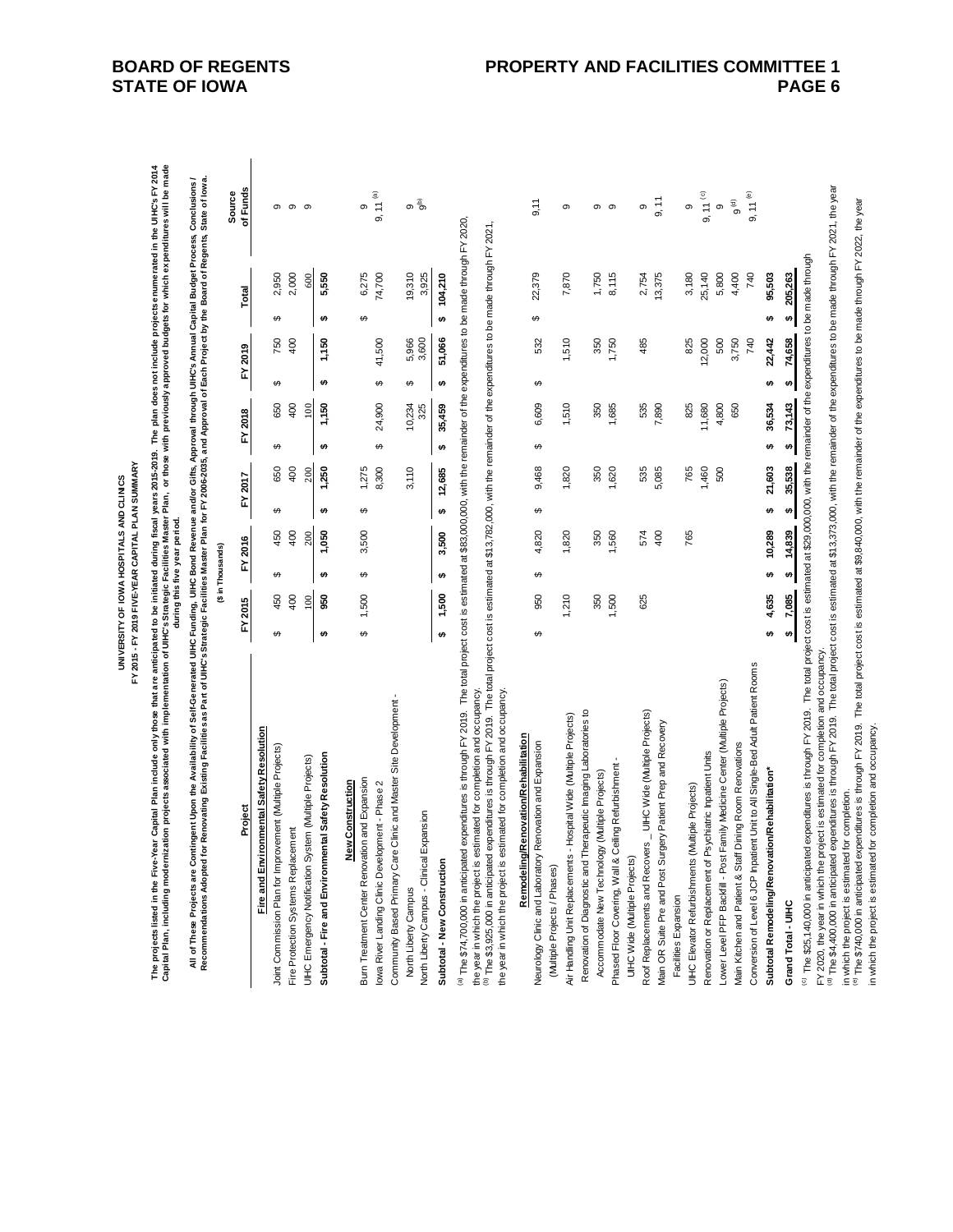## FY 2015 - FY 2019 FIVE-YEAR CAPITAL PLAN SUMMARY **FY 2015 - FY 2019 FIVE-YEAR CAPITAL PLAN SUMMARY** UNIVERSITY OF IOWA HOSPITALS AND CLINICS **UNIVERSITY OF IOWA HOSPITALS AND CLINICS TABLE 2**

\* UHC's Strategic Facilities Master Planning process for FY 2006-2035 calls for remodeling/renovation/tehabiliation of axising facilities that will ikely result in identification of additional projects for initiation durin \* UHC's Strategic Facilities Master Planning process for FY 2006-2005-2005-2005 calls for remodeling/renovation/debalitation of existing facilities will likely result in identification of additional projects for initiation period. In accord with long-standing practice, any such changes which arise will be fully documented for consideration and approval by the Board of Regents, State of Iowa.

7 Iowa DOT (Road Use Tax Funds)

lowa DOT (Road Use Tax Funds)

8 Student Health Fees

Student Health Fees

9 University Hospitals Building Usage Funds

 $\sim \infty$  or  $\approx \frac{1}{2}$ 

University Hospitals Building Usage Funds<br>Center for Disabilities and Development Building Usage Funds

11 UIHC Bonds

**UIHC** Bonds

# Source of Funds Key: **Source of Funds Key:**

- State Appropriation or Bonding Authorization 1 State Appropriation or Bonding Authorization
	- **Building Renewal Funds** 2 Building Renewal Funds  $\sim$
- Income from Treasurer's Temporary Investments 3 Income from Treasurer's Temporary Investments ო
- 4 Gifts and Grants 10 Center for Disabilities and Development Building Usage Funds Gifts and Grants  $\overline{4}$ 
	- Departmental Renewal and Replacement Funds 5 Departmental Renewal and Replacement Funds .<br>სა
		- Auxiliary Service or Enterprise Revenue Bonds 6 Auxiliary Service or Enterprise Revenue Bonds
- As previously noted, all of the projects identified in UHC's Five Year Capital Plan are contingent on the availability of self-generated UI Hospitals and Clinics functing. UIHC bond revenue and/or gifts, approval through U educational demands and accreeditation and regulation and regulatory requirements will mandate other projects as time moves on. In accord with long-standing practice, any such changes which arise will be fully As previously noted, all of the projects identified in UHC's Five Year Capital Plan are contingent on the availability of self-generated UI Hospitals and Cinics funding, UIHC bond revenue and/or gifts, approval through UIH capital budget process, finalizing specific removation projects associated with UHC's strategic facilities plan for FY 2006-2035, and approval of each project by the Board of Regents, State of lowa. In addition, the "cutti responsibility of the UHC constantly brings about some revision in planning. While the foregoing enumeration includes all projects now envisioned for the FY 2015-2019 period, it is likely that the dynamics of clinical serv **documented for consideration and approval by the Board of Regents, State of Iowa.**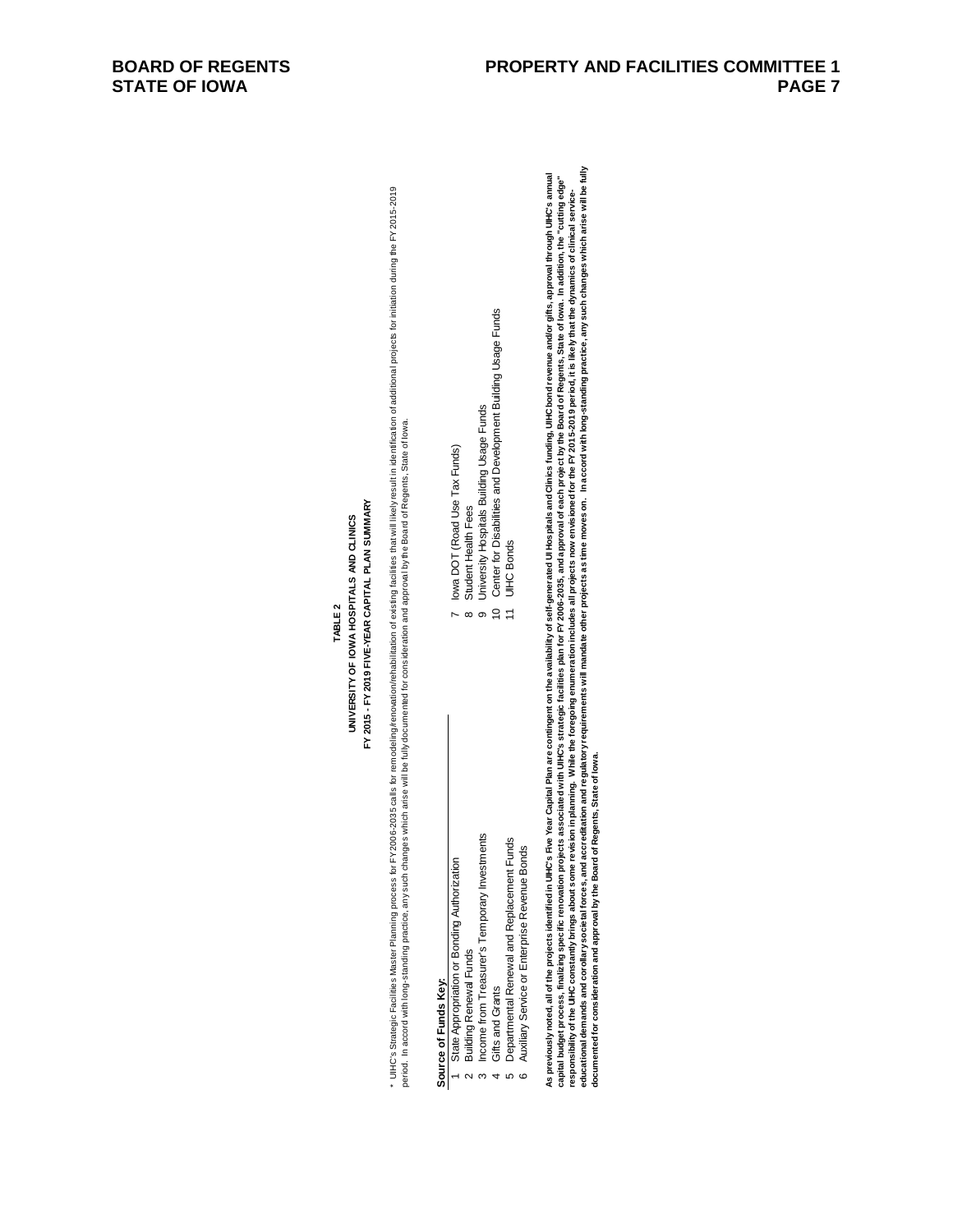|                                                                                                           |                                       | OTHER-FUNDS FIVE-YEAR CAPITAL PLANS<br>TABLE <sub>3</sub>                              |                     |                                                |                                                                                                             |                               |                                 |
|-----------------------------------------------------------------------------------------------------------|---------------------------------------|----------------------------------------------------------------------------------------|---------------------|------------------------------------------------|-------------------------------------------------------------------------------------------------------------|-------------------------------|---------------------------------|
|                                                                                                           |                                       | (\$Thousands)                                                                          |                     |                                                |                                                                                                             | Five Year                     | Source                          |
|                                                                                                           | FY 2015                               | FY 2016                                                                                | FY 2017             | FY 2018                                        | FY 2019                                                                                                     | Total                         | of Funds                        |
| University of lowa                                                                                        |                                       |                                                                                        |                     |                                                |                                                                                                             |                               |                                 |
| Campus Repairs and Improvements                                                                           | 450<br>မာ                             | 450<br>↮                                                                               | 450<br>69           | 450<br>69                                      | 450<br>မာ                                                                                                   | 2,250<br>↮                    | 2,3                             |
| Deferred Maintenance                                                                                      | 10,000                                | 10,000                                                                                 | 10,000              | 10,000                                         | 10,000                                                                                                      | 50,000                        | 2,3<br>2,3                      |
| Fire Safety Projects<br>Security Access                                                                   | 1,100<br>300                          | 1,100<br>300                                                                           | 1,100<br>300        | 1,100<br>300                                   | 1,100<br>300                                                                                                | 5,500                         | 2,3                             |
|                                                                                                           |                                       | 400                                                                                    | 400                 |                                                | 400                                                                                                         | 1,500                         |                                 |
| College of Public Health - 5th Floor Fit-Out (informatics)<br>General Classroom / Laboratory Improvements | 400<br>3,000                          |                                                                                        |                     | 400                                            |                                                                                                             | 2,000<br>3,000                | $\boldsymbol{\sim}$             |
| Institutional Roads Program                                                                               | 640                                   | 640                                                                                    | 652                 | 660                                            | 660                                                                                                         | 3,252                         | 2,3                             |
| Parking System - Improvements & Replacements                                                              | 3,100                                 | 3,300                                                                                  | 3,400               | 3,500                                          | 3,500                                                                                                       |                               |                                 |
| New Residence Hall #2                                                                                     |                                       | 18,000                                                                                 | 19,000              | 19,000                                         |                                                                                                             | 16,800<br>56,000              | 5,6<br>$\mathbf{\circ}$         |
| Burge Hall Public Area Renovations                                                                        |                                       |                                                                                        |                     |                                                | 1,000                                                                                                       | 1,000                         |                                 |
| Burge Hall Camival Room Renovations                                                                       |                                       | 1,250                                                                                  |                     |                                                |                                                                                                             | 1,250                         |                                 |
| Burge Hall Plumbing & Vanity Replacement                                                                  |                                       |                                                                                        |                     | 1,350                                          | 1,350                                                                                                       | 2,700                         |                                 |
| Currier Hall Floor Lounge Additions                                                                       |                                       |                                                                                        |                     |                                                | 1,000                                                                                                       | 1,000                         |                                 |
| Daum Hall Public Area Renovations                                                                         |                                       |                                                                                        |                     | 1,500                                          | 1,500                                                                                                       | $3,000$<br>$2,500$<br>$2,500$ | o o o o o o o o o o o o o o o o |
| Hillcrest Hall Sprinkler System                                                                           |                                       | 1,000                                                                                  | 1,000               |                                                |                                                                                                             |                               |                                 |
| Hilcrest Hall Plumbing & Vanity Replacement                                                               |                                       | 1,250                                                                                  | 1,250               |                                                |                                                                                                             |                               |                                 |
| Mayflower Hall Floor Lounges                                                                              |                                       |                                                                                        | 1,500               | 1500                                           |                                                                                                             | 3,000                         |                                 |
| Stanley Hall Public Area Renovations                                                                      |                                       | 1,050                                                                                  |                     |                                                |                                                                                                             | 1,050                         |                                 |
| Stanley Hall Renovate Restrooms & Replace Piping                                                          | 2,260                                 |                                                                                        |                     |                                                |                                                                                                             | 2,260<br>3,000                |                                 |
| Slater Hall Public Area Renovations                                                                       |                                       | 1,500                                                                                  | 1,500               |                                                |                                                                                                             |                               |                                 |
| Rienow Hall Public Area Renovations                                                                       |                                       |                                                                                        |                     | 1,500                                          | 1,500                                                                                                       | 3,000                         |                                 |
| University Housing Improvements & Replacements                                                            | 3,710                                 | 2,900                                                                                  | 3,736               | 3,137                                          | 2,522                                                                                                       | 16,005                        |                                 |
| Telecommunications Improvements                                                                           | 3,100                                 | 3,100                                                                                  | 3,100               | 3,100                                          | 3,100                                                                                                       | 15,500<br>1,500               |                                 |
| Duct Bank River Crossing to Arts Campus                                                                   | 1,500                                 |                                                                                        |                     |                                                |                                                                                                             |                               |                                 |
| High Voltage System Re-Feed - Halsey, Calvin, Trowbridge                                                  | 1,000                                 |                                                                                        |                     |                                                |                                                                                                             | 1,000                         | 6 6 6<br>ທິທິທິ                 |
| Repair North Hall / Currier Steam Tunnel                                                                  | 1,100                                 |                                                                                        |                     |                                                |                                                                                                             | 1,100                         |                                 |
| Power Plant (PP) - Boiler 10 & 11 Boiler MACT                                                             | 10,000                                |                                                                                        |                     |                                                |                                                                                                             | 10,000                        |                                 |
| Rebuild Old Capitol Tunnel - Mechanical Distribution                                                      | 5,340                                 |                                                                                        |                     |                                                |                                                                                                             | 5,340                         | $\circ$                         |
| Rebuild Steam Tunnel under Riverside Drive                                                                | 12,000                                |                                                                                        |                     |                                                |                                                                                                             | 12,000                        | 6 ທ<br>6 ທີ 12<br>6 ທີ          |
| Increase Main Campus Chilled Water Capacity                                                               |                                       | 10,000                                                                                 |                     |                                                |                                                                                                             | 10,000                        |                                 |
| IMU Tunnel & IMU Old Cap Tunnel - Direct Bury Steam/Tunnel Repair                                         |                                       | 12,200                                                                                 |                     |                                                |                                                                                                             | 12,200                        |                                 |
| Water Plant - New River Water Intake                                                                      |                                       | 6,000                                                                                  |                     |                                                |                                                                                                             | 6,000                         | $\circ$                         |
| Rebuild Currier Steam Tunnel - Burge to Jefferson St.                                                     |                                       |                                                                                        | 5,400               |                                                |                                                                                                             | 5,400                         | 5,6                             |
| Increase Steam Capacity - Main Campus                                                                     |                                       |                                                                                        | 40,000              |                                                |                                                                                                             | 40,000                        | 5,6                             |
| Direct Bury Steam Lines - Arts Campus                                                                     |                                       |                                                                                        |                     | 4,860                                          |                                                                                                             | 4,860                         | 5,6,12                          |
| Central Emergency Back-up Power - Main Campus                                                             |                                       |                                                                                        |                     | $\begin{array}{c} 10,000 \\ 6,000 \end{array}$ |                                                                                                             | 10,000                        | 5,6                             |
| PP - Turbine Generator 1 and 5 Replacement                                                                |                                       |                                                                                        |                     |                                                |                                                                                                             | 6,000                         | 5,6                             |
| PP - Flood Wall                                                                                           |                                       |                                                                                        |                     | 10,500                                         |                                                                                                             | 10,500                        | 6,12                            |
| to Sub U<br>Electrical Distribution - Install 10 Cell Duct Bank - PP                                      |                                       |                                                                                        |                     |                                                | 12,000                                                                                                      | 12,000                        | 5,6                             |
| Landfill Gas Pipeline / Comp Station - Oakdale REP<br>Chilled Water - West Campus Distrib. Upgrade        |                                       |                                                                                        |                     |                                                | 7,000<br>5,000                                                                                              | 7,000<br>5,000                | 5,6<br>5,6                      |
|                                                                                                           |                                       |                                                                                        |                     |                                                |                                                                                                             |                               |                                 |
| Total - SUI                                                                                               | 59,000<br>₩                           | 74,440<br>$\bullet$                                                                    | 92,788<br>$\bullet$ | 78,857<br>$\bullet$                            | 52,382<br>\$                                                                                                | \$333,467                     |                                 |
| Source of Funds Key:                                                                                      |                                       |                                                                                        |                     |                                                |                                                                                                             |                               |                                 |
| 1 State Appropriation or Bonding Authorization<br>General Fund Building Renewal<br>$\sim$                 | <b>5 დ</b>                            | Departmental Renewal and Replacement Funds<br>Auxiliary Serv. or Enterprise Rev. Bonds |                     |                                                | 10 Center for Disabilities and Development Building Usage Fund<br>9 University Hospital Building Usage Fund |                               |                                 |
| 3 Income from Treasurer's Temporary Investments                                                           |                                       | lowa DOT (Road Use Tax Funds)                                                          |                     |                                                | 11 University Hospital Revenue Bonds                                                                        |                               |                                 |
| 4 Gifts and Grants                                                                                        | Student Health Fee<br>$\sim$ $\infty$ |                                                                                        |                     | 12 Federal Appropriations                      |                                                                                                             |                               |                                 |

**BOARD OF REGENTS STATE OF IOWA**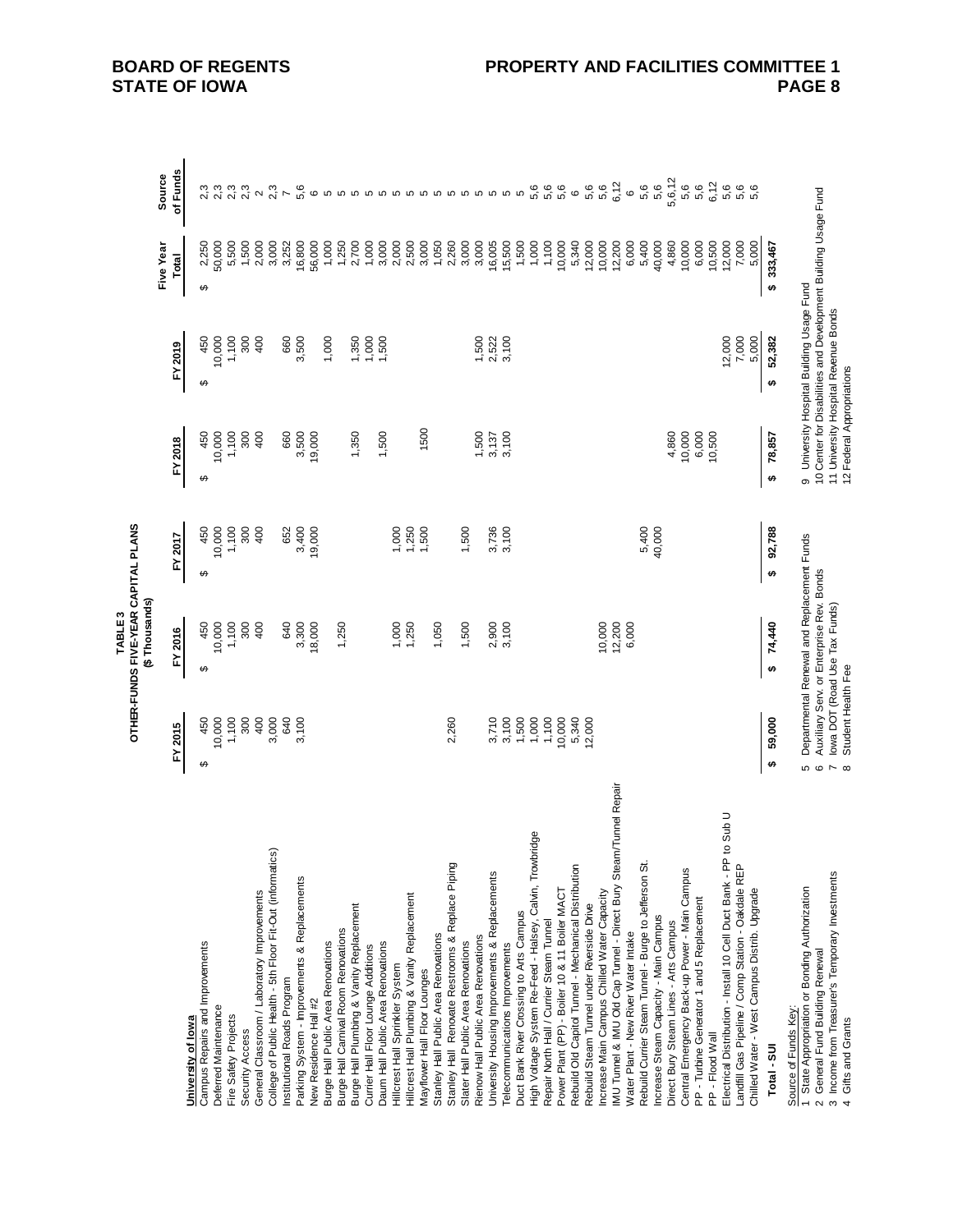|                                                                    |         |        |   | OTHER-FUNDS FIVE-YEAR CAPITAL PLANS<br>(\$Thousands)<br>TABLE3 |           |        |           |                                                 |         |        |    |           |                 |
|--------------------------------------------------------------------|---------|--------|---|----------------------------------------------------------------|-----------|--------|-----------|-------------------------------------------------|---------|--------|----|-----------|-----------------|
|                                                                    |         |        |   |                                                                |           |        |           |                                                 |         |        |    | Five Year | Source          |
|                                                                    | FY 2015 |        |   | FY 2016                                                        | FY 2017   |        | FY 2018   |                                                 | FY 2019 |        |    | Total     | of Funds        |
| owa State University<br>Utilities - Chiller #6                     | ↮       | 1,500  | ↮ | 4,500                                                          | ↮         | 1,000  |           |                                                 |         |        | ↮  | 7,000     | ဖ               |
| Utilities - RCA North Steam Line Replacement                       |         | 750    |   |                                                                |           |        |           |                                                 |         |        |    | 750       | $\circ$         |
| Utilities - Stoker Boiler Replacement                              |         | 7,000  |   | 7,000                                                          |           | 2,000  |           |                                                 |         |        |    | 16,000    | $\mathbf \circ$ |
| Utilities - Haber Road Substation Expansion                        |         | 2,000  |   | 500                                                            |           |        |           |                                                 |         |        |    | 2,500     | $\circ$ $\circ$ |
| Utilities - Northwest Campus Substation                            |         | 750    |   |                                                                |           |        |           |                                                 |         |        |    | 750       |                 |
| Memorial Union Remodeling                                          |         |        |   |                                                                |           |        |           |                                                 |         | 12,000 |    | 12,000    | 3,4,6           |
| Marston Hall Renovation                                            |         | 6,100  |   | 12,100                                                         |           | 1,200  |           |                                                 |         |        |    | 19,400    | 2,4,5           |
| <b>Telecommunications</b>                                          |         | 1,750  |   | 1,800                                                          |           | 1,800  |           | 1,800                                           |         | 1,800  |    | 8,950     | $\mathbf \circ$ |
| Institutional Roads Program                                        |         | 640    |   | 640                                                            |           | 652    |           | 660                                             |         | 660    |    | 3,252     | $\overline{ }$  |
| West Campus Parking Structure                                      |         |        |   |                                                                |           | 21,400 |           |                                                 |         |        |    | 21,400    | $\circ$         |
| lowa State Center Parking and Drive Improvements                   |         | 1,000  |   |                                                                |           | 4,400  |           | 4,400                                           |         |        |    | 9,800     | 000000          |
| Athletics - Jacobson / Olsen - HVAC Modifications                  |         |        |   | 2,000                                                          |           |        |           |                                                 |         |        |    | 2,000     |                 |
| Athletics - Resurface Bergstrom Indoor Turf                        |         | 1,000  |   |                                                                |           |        |           |                                                 |         |        |    | 1,000     |                 |
| Residence System - Friley Hall Sprinkler System                    |         | 4,000  |   | 3,400                                                          |           | 2,500  |           |                                                 |         |        |    | 9,900     |                 |
| Residence System - Frederiksen Court - Life Cycle Paint, Carpet    |         | 375    |   | 375                                                            |           | 375    |           | 400                                             |         | 400    |    | 1,925     |                 |
| Residence System - Residence Halls - Life Cycle Paint, Carpet      |         | 375    |   | 375                                                            |           | 375    |           | 375                                             |         | 375    |    | 1,875     | ဖဖ              |
| Residence System - Deferred Maintenance                            |         | 2,375  |   | 1,975                                                          |           | 1,470  |           | 1,650                                           |         | 2,200  |    | 9,670     |                 |
| Total - ISU                                                        | ₩       | 29,615 | ₩ | 34,665                                                         | $\bullet$ | 37,172 | ₩         | 9,285                                           | ₩       | 17,435 | မာ | 121,172   |                 |
|                                                                    |         |        |   |                                                                |           |        |           |                                                 |         |        |    |           |                 |
| University of Northern lowa                                        |         |        |   |                                                                |           |        |           |                                                 |         |        |    |           |                 |
| Institutional Roads                                                | ↮       | 320    | ↮ | 320                                                            | ↮         | 326    | ↮         | 330                                             | ↮       | 330    | ↮  | 1,626     |                 |
| Residence System - Campbell Hall Sprinklers                        |         | 1,500  |   |                                                                |           |        |           |                                                 |         |        |    | 1,500     |                 |
| Residence System - Lawther Hall Sprinklers                         |         |        |   | 1,400                                                          |           |        |           |                                                 |         |        |    | 1,400     |                 |
| Residence System - Restroom Remodels                               |         | 1,125  |   | 750                                                            |           | 750    |           | 875                                             |         | 875    |    | 4,375     |                 |
| Residence System - Domitory Lofts                                  |         | 380    |   | 250<br>350                                                     |           | 380    |           | 380                                             |         |        |    | 1,390     |                 |
| Residence System - Dormitory Vanity Replacements                   |         | 350    |   |                                                                |           |        |           | 600                                             |         |        |    | 1,300     |                 |
| Residence System - Domitory Cabinet Replacements                   |         |        |   |                                                                |           | 2,200  |           | 1,400                                           |         | 1,400  |    | 5,000     |                 |
| Residence System - Campbell Hall Windows                           |         |        |   | 400                                                            |           |        |           |                                                 |         |        |    | 400       |                 |
| Residence System - Hagemann Hall Roof                              |         |        |   |                                                                |           |        |           |                                                 |         | 350    |    | 350       |                 |
| Residence System - Towers Dining Roof                              |         |        |   |                                                                |           |        |           |                                                 |         | 400    |    | 400       |                 |
| Maucker Union                                                      |         | 50     |   | 8                                                              |           | 50     |           | 50                                              |         | 50     |    | 250       |                 |
| Parking System - Art South Lot                                     |         | 500    |   |                                                                |           |        |           |                                                 |         |        |    | 500       |                 |
| Parking System - General Maintenance of Parking Lots               |         | 275    |   | 300                                                            |           | 300    |           | 300                                             |         | 300    |    | 1,475     |                 |
| Parking System - North Dome Gravel Lot                             |         |        |   | 250                                                            |           |        |           |                                                 |         |        |    | 250       |                 |
| Parking System - Gilchrist "A" Lot                                 |         |        |   |                                                                |           | 600    |           |                                                 |         |        |    | 600       | 666666666622242 |
| Turf<br>Inter. Athletics & Field House - West Campus Outdoor       |         |        |   |                                                                |           | 1,000  |           | 1,000                                           |         |        |    | 2,000     |                 |
| <b>Building Repair</b>                                             |         | 1,400  |   | 1,400                                                          |           | 1,400  |           | 1,400                                           |         | 1,400  |    | 7,000     |                 |
| Total - UNI                                                        | ₩       | 5,900  | ₩ | 5,470                                                          | $\bullet$ | 7,006  | $\bullet$ | 6,335                                           | ₩       | 5,105  | ₩  | 29,816    |                 |
| Source of Funds Key:                                               |         |        |   |                                                                |           |        |           |                                                 |         |        |    |           |                 |
| 1 Capital Appropriation or Bonding Authorization                   |         |        |   |                                                                |           |        |           | 6 Auxiliary Service or Enterprise Revenue Bonds |         |        |    |           |                 |
| 2 Building Renewal (Repair) Funds                                  |         |        |   |                                                                |           |        |           | 7 Institutional Roads Funds (lowa DOT)          |         |        |    |           |                 |
| 3 Income from Treasurer's Temporary Investments                    |         |        |   |                                                                |           |        |           | 8 University Hospitals Building Usage Fund      |         |        |    |           |                 |
| 4 Gifts and Grants<br>5 Departmental Renewal and Replacement Funds |         |        |   |                                                                |           |        |           | 9 University Hospitals Revenue Bonds            |         |        |    |           |                 |
|                                                                    |         |        |   |                                                                |           |        |           | 10 Parking System Operations                    |         |        |    |           |                 |

**BOARD OF REGENTS STATE OF IOWA**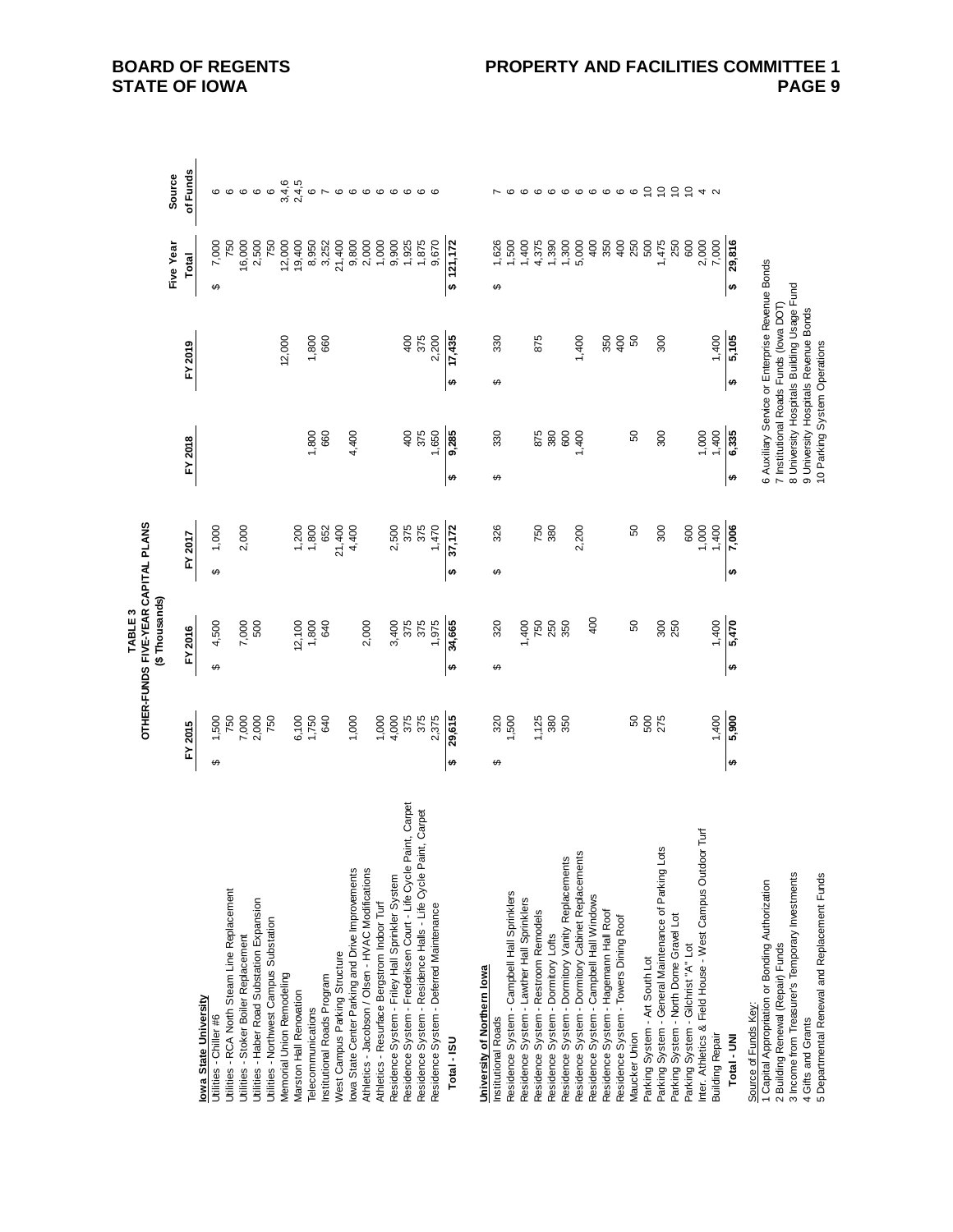| lowa School for the Deaf                                                                                                                                                                                                             | $FY$ 2015        | FY 2016          |                 | FY 2017 |                                                      | $FY$ 2018                                                   |                              | $FY$ 2019                                                                                                                                                                   | Five Year | Total   | of Funds<br>Source |
|--------------------------------------------------------------------------------------------------------------------------------------------------------------------------------------------------------------------------------------|------------------|------------------|-----------------|---------|------------------------------------------------------|-------------------------------------------------------------|------------------------------|-----------------------------------------------------------------------------------------------------------------------------------------------------------------------------|-----------|---------|--------------------|
| Building Deferred Maintenance/Remodeling/Renovation<br>Total-ISD                                                                                                                                                                     | 65<br> <br> <br> | $\frac{60}{160}$ |                 |         | $\begin{array}{c c} & 55 \\ \hline & 55 \end{array}$ | $\begin{array}{c c}\n\circ & 30 \\ \circ & 30\n\end{array}$ |                              | $\frac{175}{175}$                                                                                                                                                           |           | 485     |                    |
| Renovation<br>Building Deferred Maintenance, Remodeling,<br>lowa Braille and Sight Saving School                                                                                                                                     | 45               |                  | $\frac{135}{ }$ |         |                                                      | 80                                                          |                              | 20                                                                                                                                                                          |           | 280     | 2                  |
| Total-IBSSS                                                                                                                                                                                                                          | 45               | $\frac{135}{ }$  |                 |         |                                                      | <b>80</b>                                                   |                              | $\frac{20}{20}$                                                                                                                                                             |           | 880     |                    |
| <b>GRAND TOTAL</b>                                                                                                                                                                                                                   | 35,625           |                  | 40,430          |         | 44,233                                               | 15,730                                                      |                              | 27,735                                                                                                                                                                      |           | 156,753 |                    |
| 3 Income from Treasurer's Temporary Investments<br>5 Departmental Renewal and Replacement Funds<br>Capital Appropriation or Bonding Authorization<br>2 Building Renewal (Repair) Funds<br>Source of Funds Key:<br>4 Gifts and Grants |                  |                  |                 |         |                                                      |                                                             | 10 Parking System Operations | 6 Auxiliary Service or Enterprise Revenue Bonds<br>University Hospitals Building Usage Fund<br>Institutional Roads Funds (lowa DOT)<br>9 University Hospitals Revenue Bonds |           |         |                    |

### TABLE 3<br>OTHER-FUNDS FIVE-YEAR CAPITAL PLANS<br>(\$ Thousands) **OTHER-FUNDS FIVE-YEAR CAPITAL PLANS (\$ Thousands)TABLE 3**

**BOARD OF REGENTS STATE OF IOWA**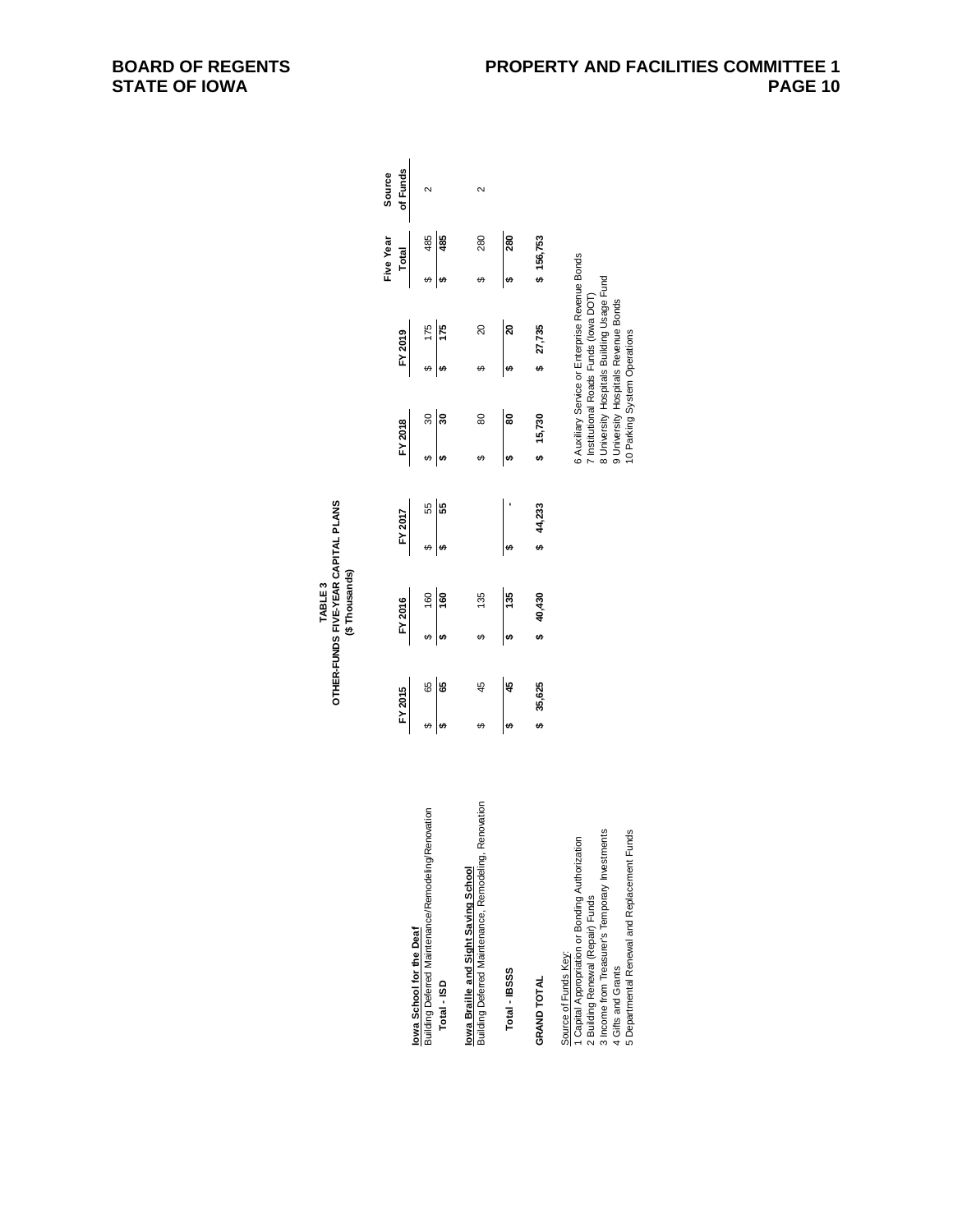### **FY 2015 Capital Project Descriptions**

#### SUI - Pharmacy Building Replacement / Improvements

FY 2015 State Request: \$6.0 million

The College of Pharmacy is the fourth oldest college of pharmacy in a state-supported university in the country and has educated pharmacists since 1885. The College has developed nationally and internationally recognized programs of research and patient care delivery. Admission to the program is extremely competitive; graduates are well prepared and in high demand following graduation. For the past ten years the College has had a 100% placement rate. Graduates of the College are in 95 of Iowa's 99 counties, providing needed services every day; in some instances, they are the only point of access to medical care. College of Pharmacy students must complete 1,600 hours of pharmacy practice experience to earn their PharmD degree; the economic impact of the work of these students is estimated at \$2.3 million annually.

The services College of Pharmacy graduates provide have changed dramatically since the construction of the original Pharmacy Building in 1961. The age, condition, configuration and outdated mechanical and electrical systems of the original building are constant strains on the quality and productivity of the College's faculty and students. (The facility consumes more energy than any other building on campus on a square footage basis.) To perfect clinical skills, small collaborative spaces are required for critical thinking, modeling and practice. This type of space does not exist in the current facility. As a professionally accredited program, the College is periodically reviewed for reaccreditation. A component of the accreditation review is the quality of its educational facilities.

In 1996, a major addition, which serves primarily as a pharmaceutical research facility, was constructed on the site's south side. Over the last decade significant advances in pharmaceutical research methods have challenged the functionality of this space and other College facilities.

The University proposes replacing the 1961 building as modernizing it cannot serve the intensive educational space needs of the College; this can only be obtained through construction of new space. In combination with new construction (approximately 90,000 gross square feet), the University intends to modernize 74,000 gross square feet of space within the 1996 facility. The project would address approximately \$12.0 million of deferred maintenance through the demolition of the 1961 structure and renovation of the 1996 facility.

The FY 2015 requested funds of \$6.0 million would provide for architectural and engineering design for the project. The five-year plan includes an additional \$64.3 million for both new construction and modernization in FY 2016 – FY 2018. The State request would be leveraged with an additional \$26.0 million in private gift funds and earnings from the College.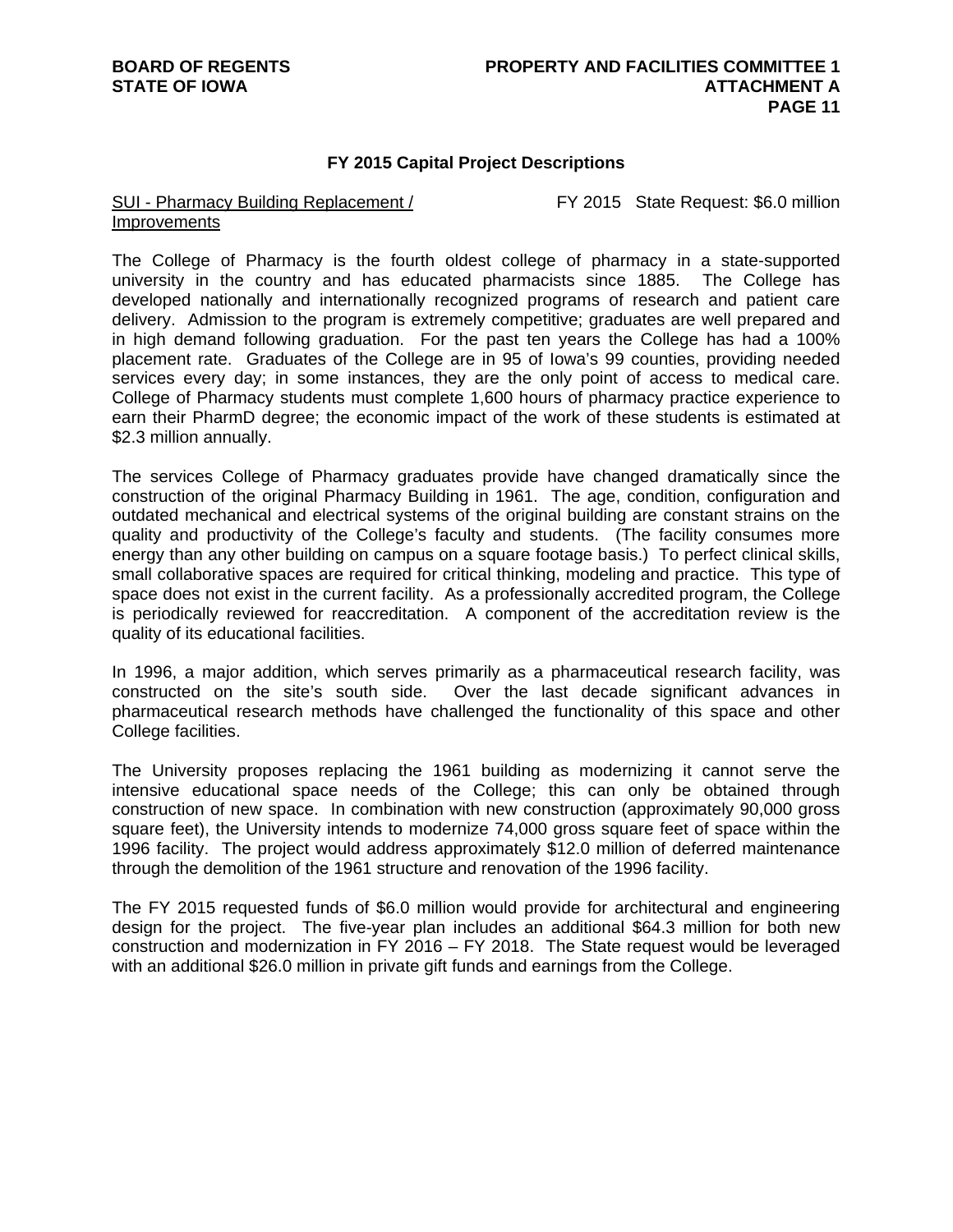ISU - Biosciences Facilities **FRACISTS** FY 2015 State Request: \$5.0 million

Iowa State University and the state of Iowa are home to the nation's largest biotechnology enterprise. The biosciences are central to the core mission of the University and biosciencesbased industries are a primary economic driver for the state of Iowa. More than 450 faculty members from twenty-five departments and five colleges are actively involved in the area of biosciences. More than 6,000 students are studying biosciences disciplines; this 27% increase over the past 5 years has been driven by both student interest and employer demand. A critical shortage of space, both in terms of capacity and functional capabilities, in addition to antiquated, functionally obsolete facilities (some of which are more than 40 years old, substandard and should be demolished), present significant programmatic challenges and limitations to providing an advanced, high quality learning and research environment for the biosciences.

This project will include a new Biosciences Building, renovate existing space, and consider additions to existing buildings as part of a holistic, comprehensive plan to address the space needs of the biosciences programs.

To engage students in meaningful learning and to support new teaching practices, classroom and teaching laboratories need to be expanded and transformed to include current educational technology and instructional laboratory capabilities. Existing buildings do not provide the types of collaborative space for team learning and student engagement that support a high-quality educational experience.

The biosciences programs also have a critical need for multi-disciplinary, high quality research labs that include computational, biological, wet, and specialized instrumentation laboratory space. Existing buildings, which were not designed and constructed with laboratory flexibility and modularity as a program element, cannot accommodate increased collaboration across multiple disciplines along with flexible research space that responds to changes in research activity.

The FY 2015 requested funds of \$5.0 million would begin the planning for the construction and renovation of the facilities. The five-year plan includes an additional \$50.0 million for the project in FY 2016 - FY 2018. The State request would be leveraged with \$25.0 million in private gifts.